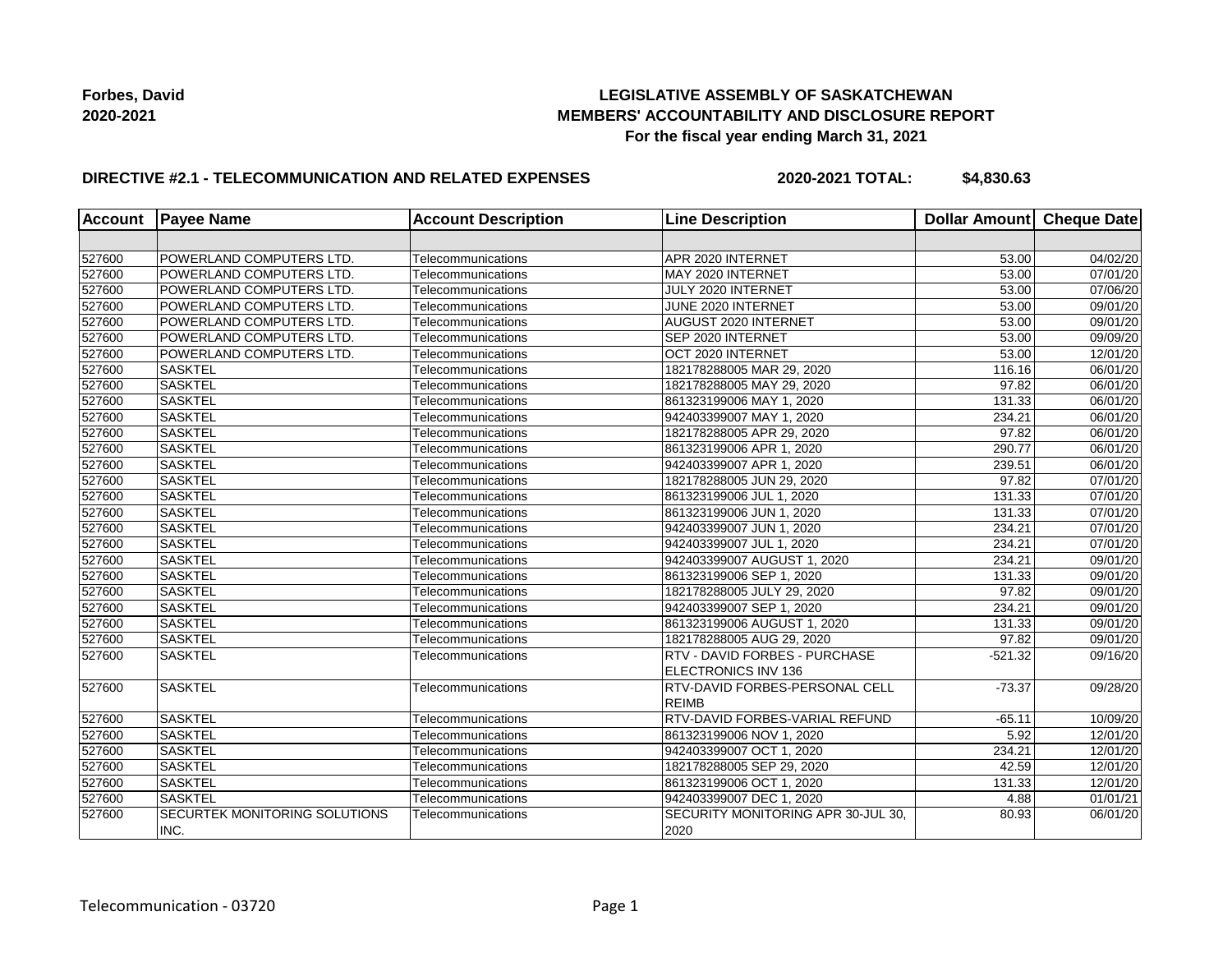## **LEGISLATIVE ASSEMBLY OF SASKATCHEWAN MEMBERS' ACCOUNTABILITY AND DISCLOSURE REPORT For the fiscal year ending March 31, 2021**

## **DIRECTIVE #2.1 - TELECOMMUNICATION AND RELATED EXPENSES**

**2020-2021 TOTAL: \$4,830.63**

| <b>Account</b> | <b>Payee Name</b>                       | <b>Account Description</b>           | <b>Line Description</b>                   | Dollar Amount | <b>Cheque Datel</b> |
|----------------|-----------------------------------------|--------------------------------------|-------------------------------------------|---------------|---------------------|
|                |                                         |                                      |                                           |               |                     |
| 527600         | <b>ISECURTEK MONITORING SOLUTIONS</b>   | Telecommunications                   | <b>SECURITY MONITORING JAN 31-APR 29.</b> | 80.93         | 06/01/20            |
|                | INC.                                    |                                      | 2020                                      |               |                     |
| 527600         | SECURTEK MONITORING SOLUTIONS           | Telecommunications                   | ALARM MONITORING JULY 31-OCTOBER          | 80.93         | 09/01/20            |
|                | INC.                                    |                                      | 30, 2020                                  |               |                     |
| 527600         | SECURTEK MONITORING SOLUTIONS           | Telecommunications                   | <b>SECURITY MONITORING</b>                | 26.98         | 12/01/20            |
|                | INC.                                    |                                      |                                           |               |                     |
| 527600         | VARIAL TECHNOLOGIES INC.                | Telecommunications                   | <b>WEB HOSTING</b>                        | 129.87        | 04/01/20            |
| 530600         | <b>SASKTEL</b>                          | Placement - Tender Ads               | 942403399007 MAY 1, 2020                  | 88.90         | 06/01/20            |
| 530600         | <b>SASKTEL</b>                          | Placement - Tender Ads               | 942403399007 APR 1, 2020                  | 88.90         | 06/01/20            |
| 530600         | <b>ISASKTEL</b>                         | Placement - Tender Ads               | 942403399007 JUL 1, 2020                  | 88.90         | 07/01/20            |
| 530600         | <b>SASKTEL</b>                          | Placement - Tender Ads               | 942403399007 JUN 1, 2020                  | 88.90         | 07/01/20            |
| 530600         | <b>SASKTEL</b>                          | Placement - Tender Ads               | 942403399007 AUGUST 1, 2020               | 88.90         | 09/01/20            |
| 530600         | <b>SASKTEL</b>                          | Placement - Tender Ads               | 942403399007 SEP 1, 2020                  | 88.90         | 09/01/20            |
| 530600         | <b>SASKTEL</b>                          | Placement - Tender Ads               | 942403399007 OCT 1, 2020                  | 88.90         | 12/01/20            |
| 565200         | <b>CAN-COM SATELLITE &amp; CELLULAR</b> | Office Furniture and Equipment - Exp | <b>CELL PHONE</b>                         | 715.32        | 06/01/20            |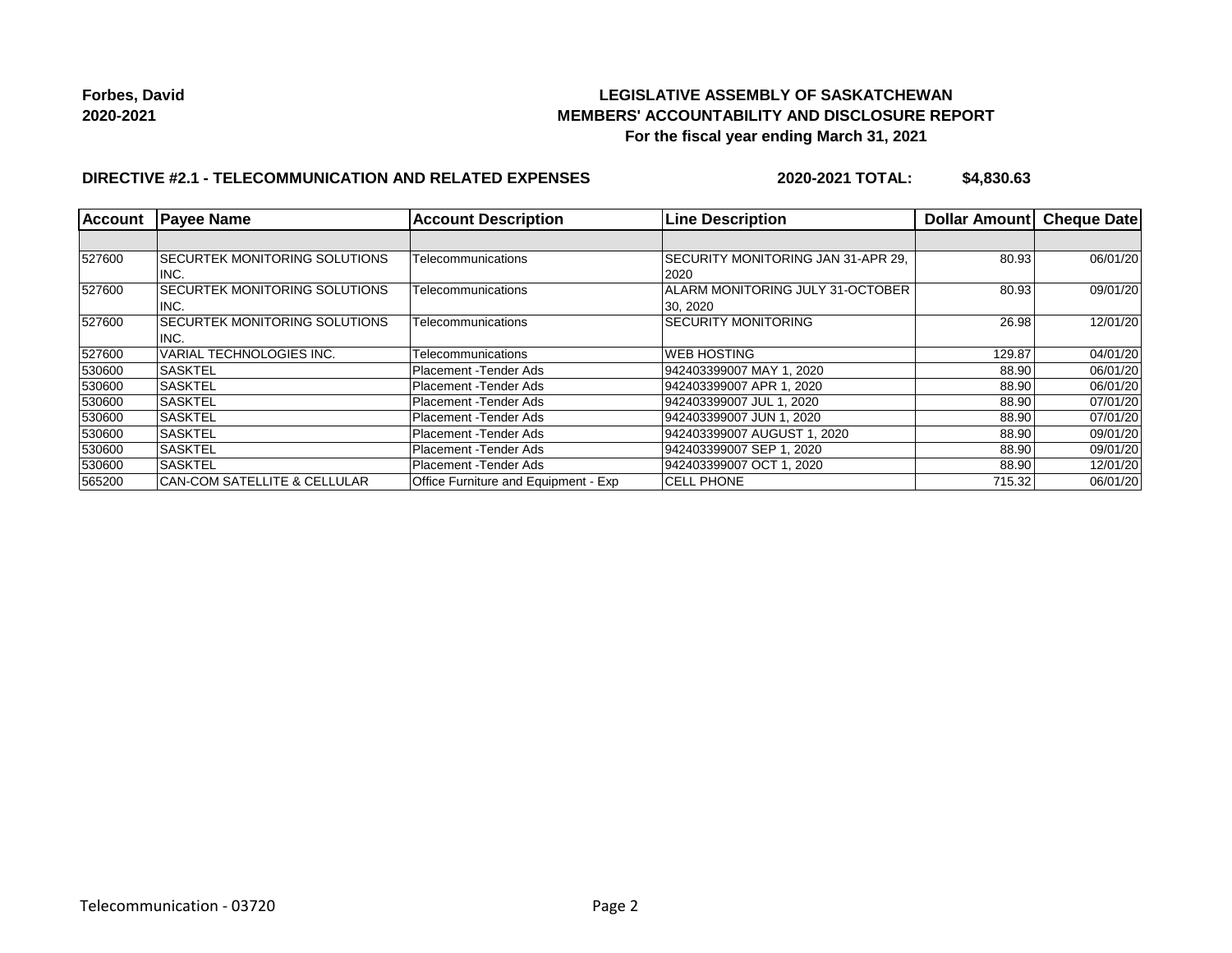# **LEGISLATIVE ASSEMBLY OF SASKATCHEWAN MEMBERS' ACCOUNTABILITY AND DISCLOSURE REPORT For the fiscal year ending March 31, 2021**

### **DIRECTIVE #3.1 - MLA TRAVEL AND LIVING EXPENSES**

**2020-2021 TOTAL: \$16,249.89**

| <b>Account</b> | <b>Payee Name</b> | <b>Account Description</b>  | <b>Line Description</b>        | <b>Dollar Amountl</b> | <b>Cheque Date</b> |
|----------------|-------------------|-----------------------------|--------------------------------|-----------------------|--------------------|
|                |                   |                             |                                |                       |                    |
| 541900         | FORBES, DAVID G.  | Elected Rep - Travel        | APRIL 2020 MLA REGINA          | 1,224.61              | 04/01/20           |
|                |                   |                             | <b>ACCOMMODATION</b>           |                       |                    |
| 541900         | FORBES, DAVID G.  | Elected Rep - Travel        | MLA TRAVEL APRIL 14-29, 2020   | 496.80                | 05/08/20           |
| 541900         | FORBES, DAVID G.  | Elected Rep - Travel        | MAY 2020 MLA REGINA            | 1,435.50              | 05/08/20           |
|                |                   |                             | <b>ACCOMMODATION</b>           |                       |                    |
| 541900         | FORBES, DAVID G.  | Elected Rep - Travel        | JUNE 2020 MLA REGINA           | 1,124.39              | 06/08/20           |
|                |                   |                             | <b>ACCOMMODATION</b>           |                       |                    |
| 541900         | FORBES, DAVID G.  | <b>Elected Rep - Travel</b> | MLA TRAVEL MAY 5-27, 2020      | 923.70                | 06/08/20           |
| 541900         | FORBES, DAVID G.  | Elected Rep - Travel        | JULY 2020 MLA REGINA           | 1,179.18              | 07/08/20           |
|                |                   |                             | <b>ACCOMMODATION</b>           |                       |                    |
| 541900         | FORBES, DAVID G.  | Elected Rep - Travel        | MLA TRAVEL JUN 5-30, 2020      | 2,185.00              | 07/08/20           |
| 541900         | FORBES, DAVID G.  | Elected Rep - Travel        | MLA TRAVEL JUL 1-31, 2020      | 1,921.88              | 08/09/20           |
| 541900         | FORBES, DAVID G.  | Elected Rep - Travel        | AUG 2020 MLA REGINA            | 1,231.27              | 08/09/20           |
|                |                   |                             | <b>ACCOMMODATION</b>           |                       |                    |
| 541900         | FORBES, DAVID G.  | Elected Rep - Travel        | MLA TRAVEL AUGUST 5 - 31, 2020 | 657.63                | 09/04/20           |
| 541900         | FORBES, DAVID G.  | Elected Rep - Travel        | SEPTEMBER 2020 MLA REGINA      | 957.45                | 09/04/20           |
|                |                   |                             | <b>ACCOMMODATIONS</b>          |                       |                    |
| 541900         | FORBES, DAVID G.  | Elected Rep - Travel        | MLA TRAVEL SEP 1-28, 2020      | 939.55                | 10/08/20           |
| 541900         | FORBES, DAVID G.  | <b>Elected Rep - Travel</b> | SEP-OCT 2020 MLA REGINA        | 1,972.93              | 10/08/20           |
|                |                   |                             | <b>ACCOMMODATION</b>           |                       |                    |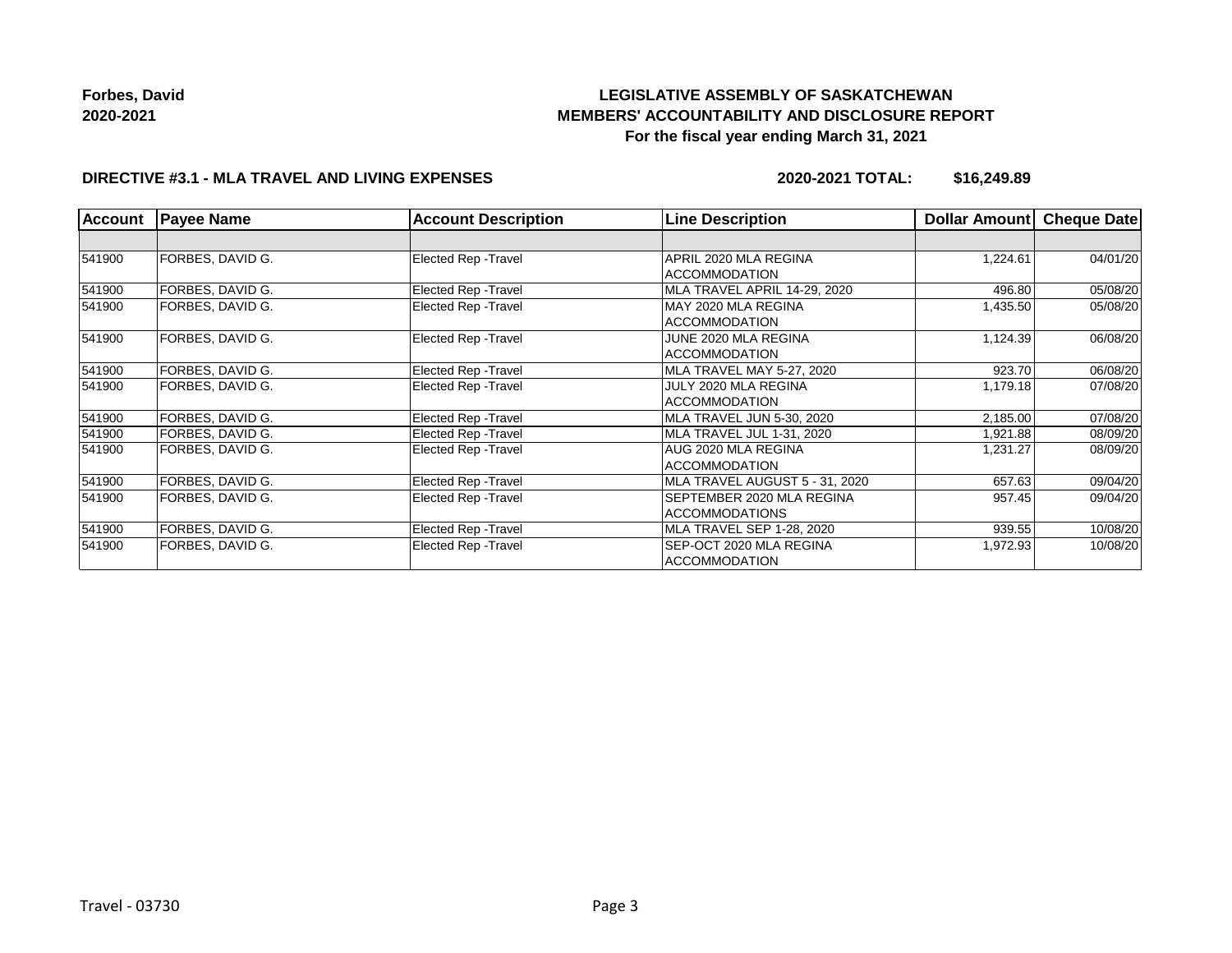## **LEGISLATIVE ASSEMBLY OF SASKATCHEWAN MEMBERS' ACCOUNTABILITY AND DISCLOSURE REPORT For the fiscal year ending March 31, 2021**

### **DIRECTIVE #4.1 - CONSTITUENCY SERVICE EXPENSES**

**2020-2021 TOTAL: \$45,277.03**

| <b>Account</b> | <b>Payee Name</b>                                          | <b>Account Description</b>                | <b>Line Description</b>                              | Dollar Amount | <b>Cheque Date</b> |
|----------------|------------------------------------------------------------|-------------------------------------------|------------------------------------------------------|---------------|--------------------|
|                |                                                            |                                           |                                                      |               |                    |
| 522000         | <b>HELIOS HOLDINGS LTD</b>                                 | Rent of Ground, Buildings and Other Space | MAY 2020 MLA OFFICE RENT                             | 1,695.00      | 05/01/20           |
| 522000         | <b>HELIOS HOLDINGS LTD</b>                                 | Rent of Ground, Buildings and Other Space | APRIL 2020 MLA OFFICE RENT                           | 1,695.00      | 05/01/20           |
| 522000         | <b>HELIOS HOLDINGS LTD</b>                                 | Rent of Ground, Buildings and Other Space | JUNE 2020 MLA OFFICE RENT                            | 1,695.00      | 05/04/20           |
| 522000         | <b>HELIOS HOLDINGS LTD</b>                                 | Rent of Ground, Buildings and Other Space | JULY 2020 MLA OFFICE RENT                            | 1,695.00      | 07/01/20           |
| 522000         | <b>HELIOS HOLDINGS LTD</b>                                 | Rent of Ground, Buildings and Other Space | AUG 2020 MLA OFFICE RENT                             | 1,695.00      | 07/25/20           |
| 522000         | <b>HELIOS HOLDINGS LTD</b>                                 | Rent of Ground, Buildings and Other Space | SEP 2020 MLA OFFICE RENT                             | 1,695.00      | 09/01/20           |
| 522000         | <b>HELIOS HOLDINGS LTD</b>                                 | Rent of Ground, Buildings and Other Space | OCT 2020 MLA OFFICE RENT                             | 1,695.00      | 09/28/20           |
| 522000         | <b>HELIOS HOLDINGS LTD</b>                                 | Rent of Ground, Buildings and Other Space | NOV 2020 MLA OFFICE RENT                             | 1,695.00      | 10/07/20           |
| 522200         | TOSHIBA TEC CANADA BUSINESS<br>SOLUTIONS INC               | Rent of Photocopiers                      | <b>COPIER CHARGES</b>                                | 223.10        | 05/01/20           |
| 522200         | <b>TOSHIBA TEC CANADA BUSINESS</b><br><b>SOLUTIONS INC</b> | Rent of Photocopiers                      | <b>COPIER CHARGES</b>                                | 170.07        | 06/01/20           |
| 522200         | TOSHIBA TEC CANADA BUSINESS<br><b>SOLUTIONS INC</b>        | <b>Rent of Photocopiers</b>               | <b>COPIER CHARGES</b>                                | 166.90        | 06/09/20           |
| 522200         | <b>TOSHIBA TEC CANADA BUSINESS</b><br><b>SOLUTIONS INC</b> | <b>Rent of Photocopiers</b>               | <b>COPIER CHARGES</b>                                | 168.40        | 08/01/20           |
| 522200         | TOSHIBA TEC CANADA BUSINESS<br>SOLUTIONS INC               | <b>Rent of Photocopiers</b>               | <b>COPIER CHARGES</b>                                | 179.54        | 09/01/20           |
| 522200         | <b>TOSHIBA TEC CANADA BUSINESS</b><br>SOLUTIONS INC        | Rent of Photocopiers                      | <b>COPIER CHARGES - NO GST-PST</b><br><b>APPLIES</b> | 153.89        | 09/01/20           |
| 522200         | TOSHIBA TEC CANADA BUSINESS<br>SOLUTIONS INC               | Rent of Photocopiers                      | <b>COPIER CHARGES</b>                                | 146.46        | 12/01/20           |
| 522200         | TOSHIBA TEC CANADA BUSINESS<br><b>SOLUTIONS INC</b>        | Rent of Photocopiers                      | <b>COPIER CHARGES</b>                                | 164.19        | 12/01/20           |
| 522200         | TOSHIBA TEC CANADA BUSINESS<br><b>SOLUTIONS INC</b>        | <b>Rent of Photocopiers</b>               | <b>COPIER CHARGES</b>                                | 148.03        | 01/01/21           |
| 522500         | COOKE AGENCIES LTD.                                        | <b>Insurance Premiums</b>                 | RTV-DAVID FORBES-INSURANCE REIMB                     | $-46.64$      | 11/12/20           |
| 522500         | COOKE AGENCIES LTD.                                        | <b>Insurance Premiums</b>                 | RTV-DAVID FORBES-INSURANCE REIMB                     | 46.64         | 02/01/21           |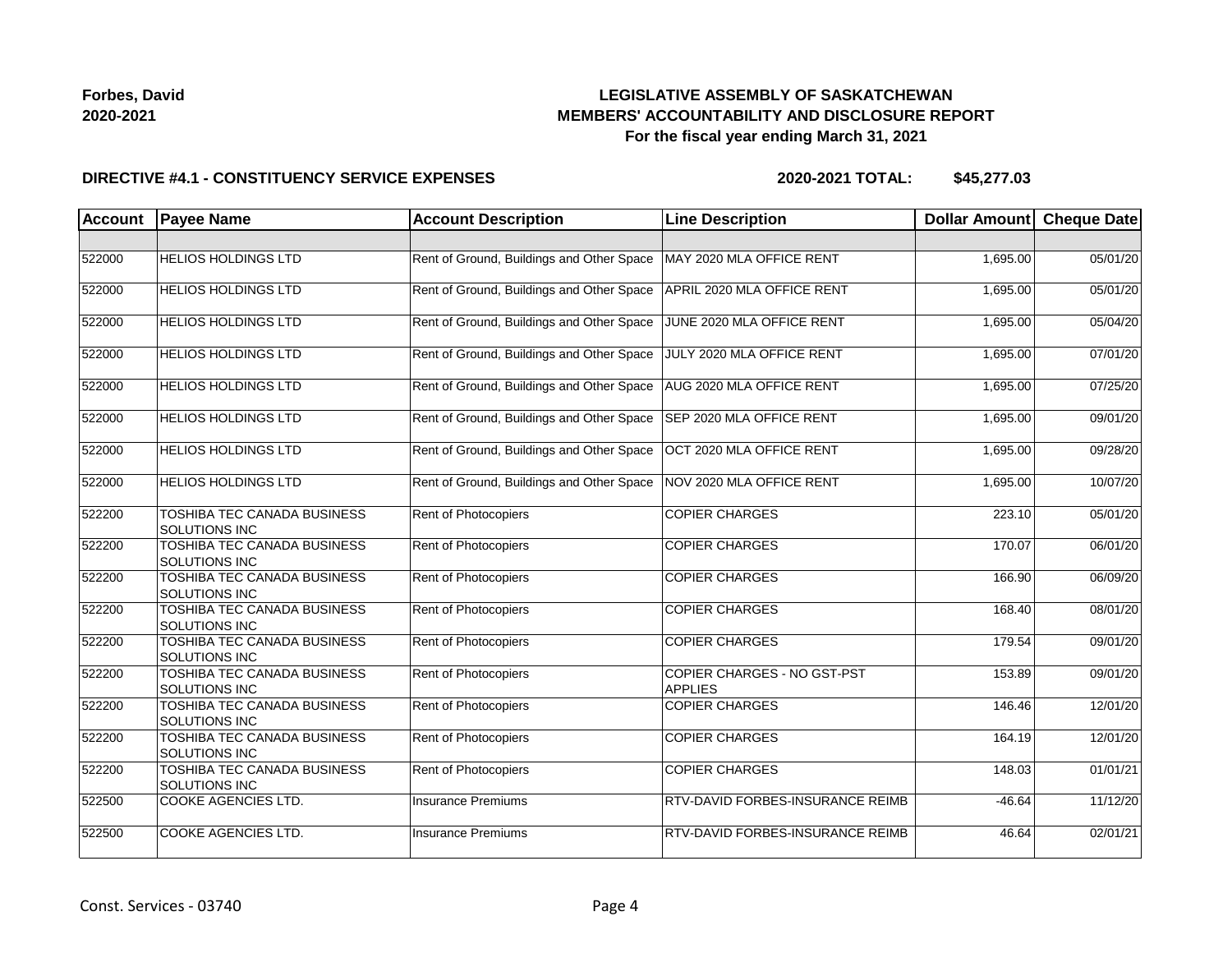## **LEGISLATIVE ASSEMBLY OF SASKATCHEWAN MEMBERS' ACCOUNTABILITY AND DISCLOSURE REPORT For the fiscal year ending March 31, 2021**

### **DIRECTIVE #4.1 - CONSTITUENCY SERVICE EXPENSES**

**2020-2021 TOTAL: \$45,277.03**

| <b>Account</b> | <b>Payee Name</b>                                             | <b>Account Description</b>           | <b>Line Description</b>                          | Dollar Amount Cheque Date |          |
|----------------|---------------------------------------------------------------|--------------------------------------|--------------------------------------------------|---------------------------|----------|
|                |                                                               |                                      |                                                  |                           |          |
| 522700         | SASKATOON, CITY OF                                            | Utilities - Electricity and Nat Gas  | 101061134 APR 1, 2020                            | 137.85                    | 05/01/20 |
| 522700         | SASKATOON, CITY OF                                            | Utilities - Electricity and Nat Gas  | 101061134 MAY 3, 2020                            | 115.05                    | 06/01/20 |
| 522700         | SASKATOON, CITY OF                                            | Utilities - Electricity and Nat Gas  | 101061134 JUN 2, 2020                            | 108.22                    | 06/02/20 |
| 522700         | SASKATOON, CITY OF                                            | Utilities - Electricity and Nat Gas  | 101061134 MAY 29-JUN 29, 2020                    | 111.57                    | 07/03/20 |
| 522700         | SASKATOON, CITY OF                                            | Utilities - Electricity and Nat Gas  | 101061134 AUGUST 1, 2020                         | 115.35                    | 09/01/20 |
| 522700         | SASKATOON, CITY OF                                            | Utilities - Electricity and Nat Gas  | 101061134 JUL 29 TO AUG 29, 2020                 | 151.84                    | 09/02/20 |
| 522700         | SASKATOON, CITY OF                                            | Utilities - Electricity and Nat Gas  | 101061134 AUG 29-SEP 29, 2020                    | 152.67                    | 12/01/20 |
| 522700         | SASKATOON, CITY OF                                            | Utilities - Electricity and Nat Gas  | 101061134 SEP 29- OCT 29, 2020                   | 115.35                    | 12/01/20 |
| 522700         | SASKATOON, CITY OF                                            | Utilities - Electricity and Nat Gas  | 101061134 OCT 29- NOV 30, 2020                   | 85.93                     | 12/02/20 |
| 522700         | SASKENERGY INCORPORATED                                       | Utilities - Electricity and Nat Gas  | 91643100000 APR 9, 2020                          | 103.82                    | 05/01/20 |
| 522700         | SASKENERGY INCORPORATED                                       | Utilities - Electricity and Nat Gas  | 91643100000 MAY 11, 2020                         | 61.43                     | 06/01/20 |
| 522700         | SASKENERGY INCORPORATED                                       | Utilities - Electricity and Nat Gas  | 91643100000 JUN 9, 2020                          | 40.43                     | 06/09/20 |
| 522700         | SASKENERGY INCORPORATED                                       | Utilities - Electricity and Nat Gas  | 91643100000 JUL 10, 2020                         | 40.43                     | 08/01/20 |
| 522700         | SASKENERGY INCORPORATED                                       | Utilities - Electricity and Nat Gas  | 91643100000 AUGUST 12, 2020                      | 40.43                     | 09/01/20 |
| 522700         | SASKENERGY INCORPORATED                                       | Utilities - Electricity and Nat Gas  | 91643100000 SEP 10, 2020                         | 40.43                     | 09/10/20 |
| 522700         | SASKENERGY INCORPORATED                                       | Utilities - Electricity and Nat Gas  | 91643100000 OCT 9, 2020                          | 14.23                     | 11/01/20 |
| 522700         | SASKENERGY INCORPORATED                                       | Utilities - Electricity and Nat Gas  | 91643100000 NOV 10, 2020                         | 121.71                    | 12/01/20 |
| 522700         | SASKENERGY INCORPORATED                                       | Utilities - Electricity and Nat Gas  | 91643100000 NOV 30, 2020 FINAL<br><b>BILLING</b> | 89.20                     | 01/01/21 |
| 525000         | FORBES, DAVID G.                                              | Postal, Courier, Freight and Related | REIMB: POSTAGE/OFFICE SUPPLIES                   | 175.88                    | 07/08/20 |
| 525000         | MINISTER OF FINANCE-MINISTRY OF<br>SASKBUILDS AND PROCUREMENT | Postal, Courier, Freight and Related | MAIL SERVICES MAY 2020                           | 50.67                     | 08/01/20 |
| 525000         | MINISTER OF FINANCE-MINISTRY OF<br>SASKBUILDS AND PROCUREMENT | Postal, Courier, Freight and Related | MAIL SERVICES APR 2020                           | 50.67                     | 08/01/20 |
| 525000         | MINISTER OF FINANCE-MINISTRY OF<br>SASKBUILDS AND PROCUREMENT | Postal, Courier, Freight and Related | MAIL SERVICES JUN 2020                           | 50.67                     | 08/01/20 |
| 525000         | MINISTER OF FINANCE-MINISTRY OF<br>SASKBUILDS AND PROCUREMENT | Postal, Courier, Freight and Related | MAIL SERVICES JUL 2020                           | 50.71                     | 09/01/20 |
| 525000         | MINISTER OF FINANCE-MINISTRY OF<br>SASKBUILDS AND PROCUREMENT | Postal, Courier, Freight and Related | MAIL SERVICES AUG 2020                           | 50.71                     | 09/15/20 |
| 525000         | MINISTER OF FINANCE-MINISTRY OF<br>SASKBUILDS AND PROCUREMENT | Postal, Courier, Freight and Related | MAIL SERVICES SEP 2020                           | 213.89                    | 10/22/20 |
| 528000         | NETFORE SYSTEMS INC.                                          | <b>Support Services</b>              | <b>SOFTWARE LICENSING</b>                        | 1,500.00                  | 05/01/20 |
| 528000         | POWERLAND COMPUTERS LTD.                                      | <b>Support Services</b>              | <b>TECHNOLOGY SERVICES</b>                       | 55.45                     | 07/01/20 |
| 528000         | POWERLAND COMPUTERS LTD.                                      | <b>Support Services</b>              | <b>TECHNOLOGY SERVICES</b>                       | 36.97                     | 09/01/20 |
| 528000         | POWERLAND COMPUTERS LTD.                                      | <b>Support Services</b>              | <b>IT SUPPORT</b>                                | 1,035.10                  | 12/01/20 |
| 529000         | BEAMING CLEAN WINDOWS LTD.                                    | <b>General Contractual Services</b>  | MLA OFFICE JANITORIAL SERVICE                    | 16.74                     | 07/01/20 |
| 529000         | BEAMING CLEAN WINDOWS LTD.                                    | <b>General Contractual Services</b>  | MLA OFFICE JANITORIAL SERVICES                   | 16.74                     | 09/01/20 |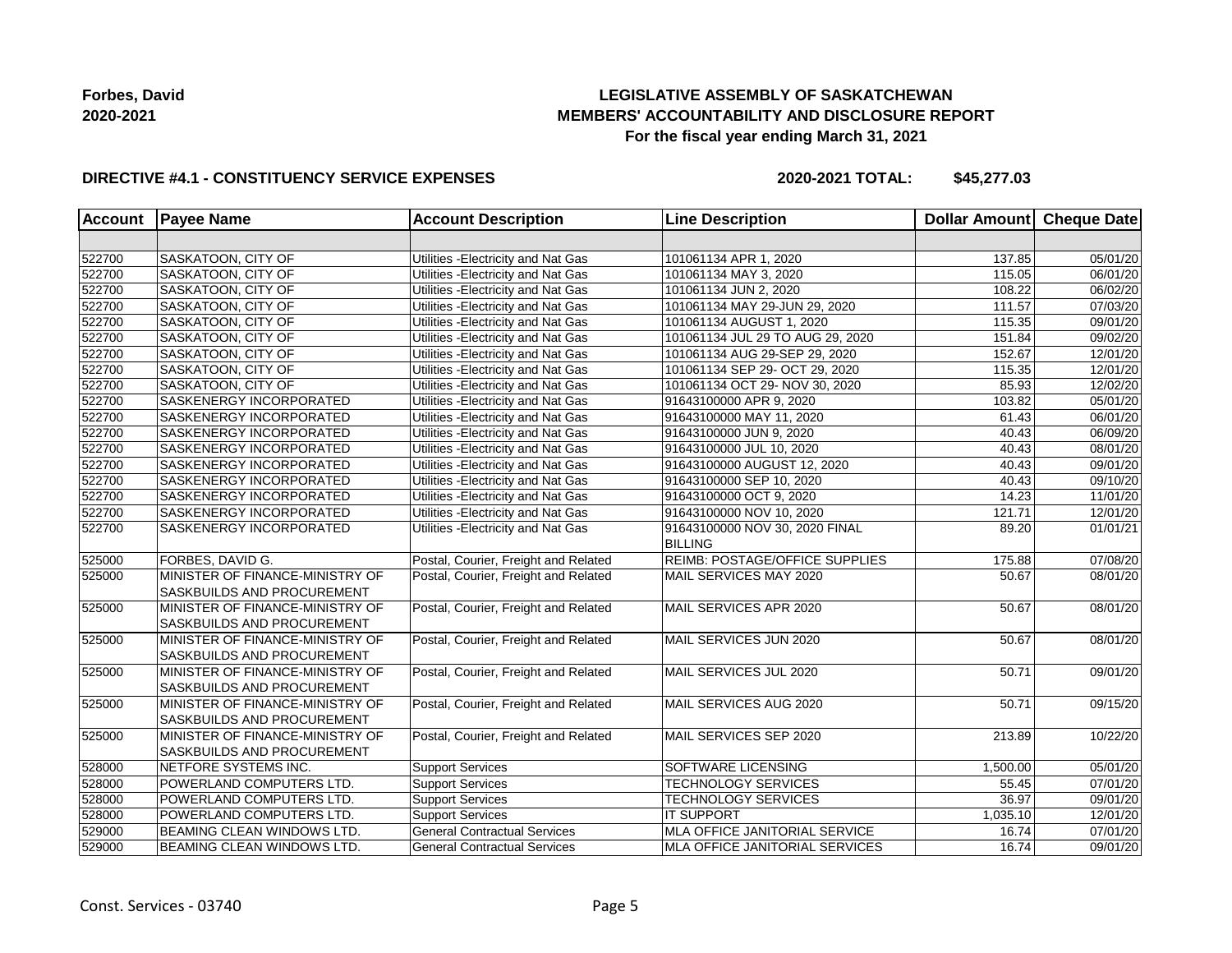## **LEGISLATIVE ASSEMBLY OF SASKATCHEWAN MEMBERS' ACCOUNTABILITY AND DISCLOSURE REPORT For the fiscal year ending March 31, 2021**

### **DIRECTIVE #4.1 - CONSTITUENCY SERVICE EXPENSES**

**2020-2021 TOTAL: \$45,277.03**

| <b>Account</b> | <b>Payee Name</b>                  | <b>Account Description</b>              | <b>Line Description</b>               | <b>Dollar Amount</b> | <b>Cheque Date</b> |
|----------------|------------------------------------|-----------------------------------------|---------------------------------------|----------------------|--------------------|
|                |                                    |                                         |                                       |                      |                    |
| 529000         | <b>BEAMING CLEAN WINDOWS LTD.</b>  | General Contractual Services            | MLA OFFICE JANITORIAL SERVICE         | 16.74                | 10/01/20           |
| 529000         | <b>BEAMING CLEAN WINDOWS LTD.</b>  | General Contractual Services            | MLA OFFICE JANITORIAL SERVICE         | 16.74                | 10/01/20           |
| 529000         | <b>INEAT CARE &amp; UPKEEP CO.</b> | <b>General Contractual Services</b>     | MLA OFFICE JANITORIAL SERVICE         | 55.65                | 07/05/20           |
| 529000         | <b>INEAT CARE &amp; UPKEEP CO.</b> | <b>General Contractual Services</b>     | <b>MLA OFFICE JANITORIAL SERVICE</b>  | 55.65                | 08/01/20           |
| 529000         | <b>INEAT CARE &amp; UPKEEP CO.</b> | <b>General Contractual Services</b>     | OFFICE CLEANING                       | 55.65                | 09/01/20           |
| 530000         | THOMPSON, LORAINE                  | <b>Communications Development Costs</b> | <b>COMMUNICATION DEVELOPEMENT</b>     | 1,250.00             | 07/03/20           |
| 530500         | <b>NOW COMMUNICATIONS</b>          | Media Placement                         | ADVERTISING                           | 22,500.00            | 09/16/20           |
| 530500         | <b>PLANET S MAGAZINE</b>           | Media Placement                         | <b>ADVERTISING</b>                    | 183.75               | 05/01/20           |
| 530500         | <b>IPLANET S MAGAZINE</b>          | Media Placement                         | <b>ADVERTISING</b>                    | 85.80                | 09/01/20           |
| 530500         | <b>IPLANET S MAGAZINE</b>          | Media Placement                         | <b>ADVERTISING</b>                    | 159.30               | 09/01/20           |
| 530500         | <b>SASKATOON DESIGNETC</b>         | Media Placement                         | <b>ADVERTISING</b>                    | 60.00                | 07/07/20           |
| 530500         | <b>SASKATOON DESIGNETC</b>         | Media Placement                         | <b>ADVERTISING</b>                    | 79.00                | 09/01/20           |
| 555000         | <b>FORBES, DAVID G.</b>            | <b>Other Material and Supplies</b>      | <b>REIMB: POSTAGE/OFFICE SUPPLIES</b> | 110.94               | 07/08/20           |
| 555000         | FORBES, DAVID G.                   | <b>Other Material and Supplies</b>      | <b>REIMB: OFFICE SUPPLIES</b>         | 249.59               | 09/17/20           |
| 564600         | <b>FORBES, DAVID G.</b>            | Computer Software - Exp                 | <b>REIMB: SOFTWARE SUBSCRIPTION</b>   | 367.50               | 05/08/20           |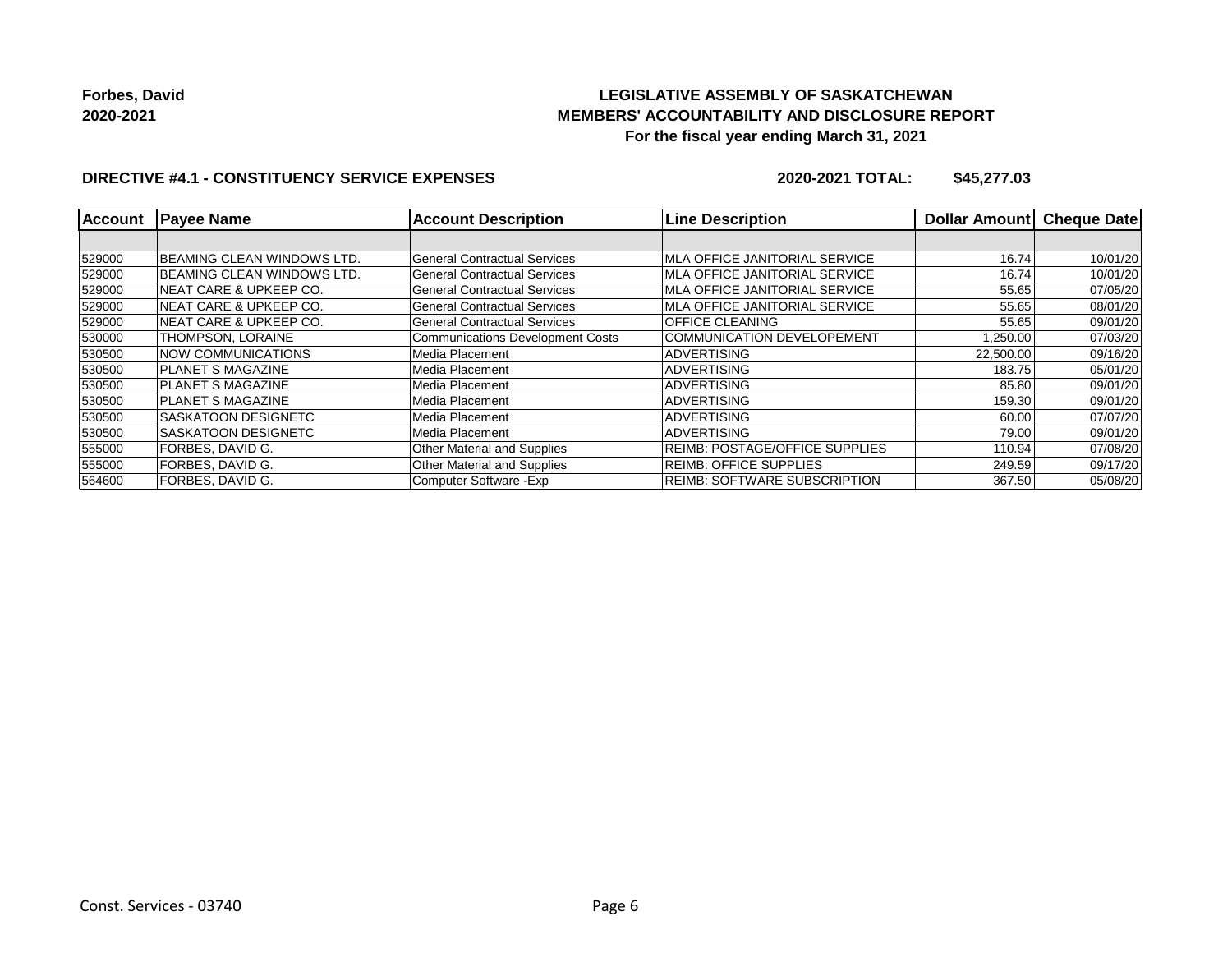## **LEGISLATIVE ASSEMBLY OF SASKATCHEWAN MEMBERS' ACCOUNTABILITY AND DISCLOSURE REPORT For the fiscal year ending March 31, 2021**

#### **DIRECTIVE #6 - CONSTITUENCY ASSISTANT EXPENSES**

**2020-2021 TOTAL: \$42,029.79**

| <b>Account</b> | <b>Payee Name</b>     | <b>Account Description</b>                       | Dollar Amount | <b>Cheque Date</b> |
|----------------|-----------------------|--------------------------------------------------|---------------|--------------------|
|                |                       |                                                  |               |                    |
| 513000         | <b>REID, GRAHAM S</b> | Out-of-Scope Permanent                           | 0.00          | 04/01/20           |
| 513000         | <b>REID, GRAHAM S</b> | Out-of-Scope Permanent                           | $-447.11$     | 04/13/20           |
| 513000         | <b>REID, GRAHAM S</b> | Out-of-Scope Permanent                           | 2,235.53      | 04/14/20           |
| 513000         | <b>REID, GRAHAM S</b> | Out-of-Scope Permanent                           | 2,235.53      | 05/01/20           |
| 513000         | <b>REID, GRAHAM S</b> | Out-of-Scope Permanent                           | 2,235.53      | 05/13/20           |
| 513000         | <b>REID, GRAHAM S</b> | Out-of-Scope Permanent                           | 2,235.53      | 05/27/20           |
| 513000         | <b>REID, GRAHAM S</b> | Out-of-Scope Permanent                           | 2,235.53      | 06/10/20           |
| 513000         | <b>REID, GRAHAM S</b> | Out-of-Scope Permanent                           | 2,410.06      | 06/24/20           |
| 513000         | <b>REID, GRAHAM S</b> | Out-of-Scope Permanent                           | 2,264.62      | 07/08/20           |
| 513000         | <b>REID, GRAHAM S</b> | Out-of-Scope Permanent                           | 2,264.62      | 07/22/20           |
| 513000         | <b>REID, GRAHAM S</b> | Out-of-Scope Permanent                           | 2,264.62      | 08/05/20           |
| 513000         | <b>REID, GRAHAM S</b> | Out-of-Scope Permanent                           | 4,736.84      | 08/19/20           |
| 513000         | <b>REID, GRAHAM S</b> | Out-of-Scope Permanent                           | 2,264.62      | 09/02/20           |
| 513000         | <b>REID, GRAHAM S</b> | Out-of-Scope Permanent                           | 2,264.62      | 09/16/20           |
| 513000         | <b>REID, GRAHAM S</b> | Out-of-Scope Permanent                           | 2,264.62      | 10/01/20           |
| 513000         | <b>REID, GRAHAM S</b> | Out-of-Scope Permanent                           | 2,375.64      | 10/07/20           |
| 513000         | <b>REID, GRAHAM S</b> | Out-of-Scope Permanent                           | 1,655.94      | 11/24/20           |
| 517100         | <b>REID, GRAHAM S</b> | Severance Pay                                    | 2,264.62      | 11/24/20           |
| 517100         | <b>REID, GRAHAM S</b> | Severance Pay                                    | 4,529.24      | 11/24/20           |
| 519900         | None (Default)        | Change in Y/E Accrued Empl Leave<br>Entitlements | $-260.81$     | 04/20/20           |